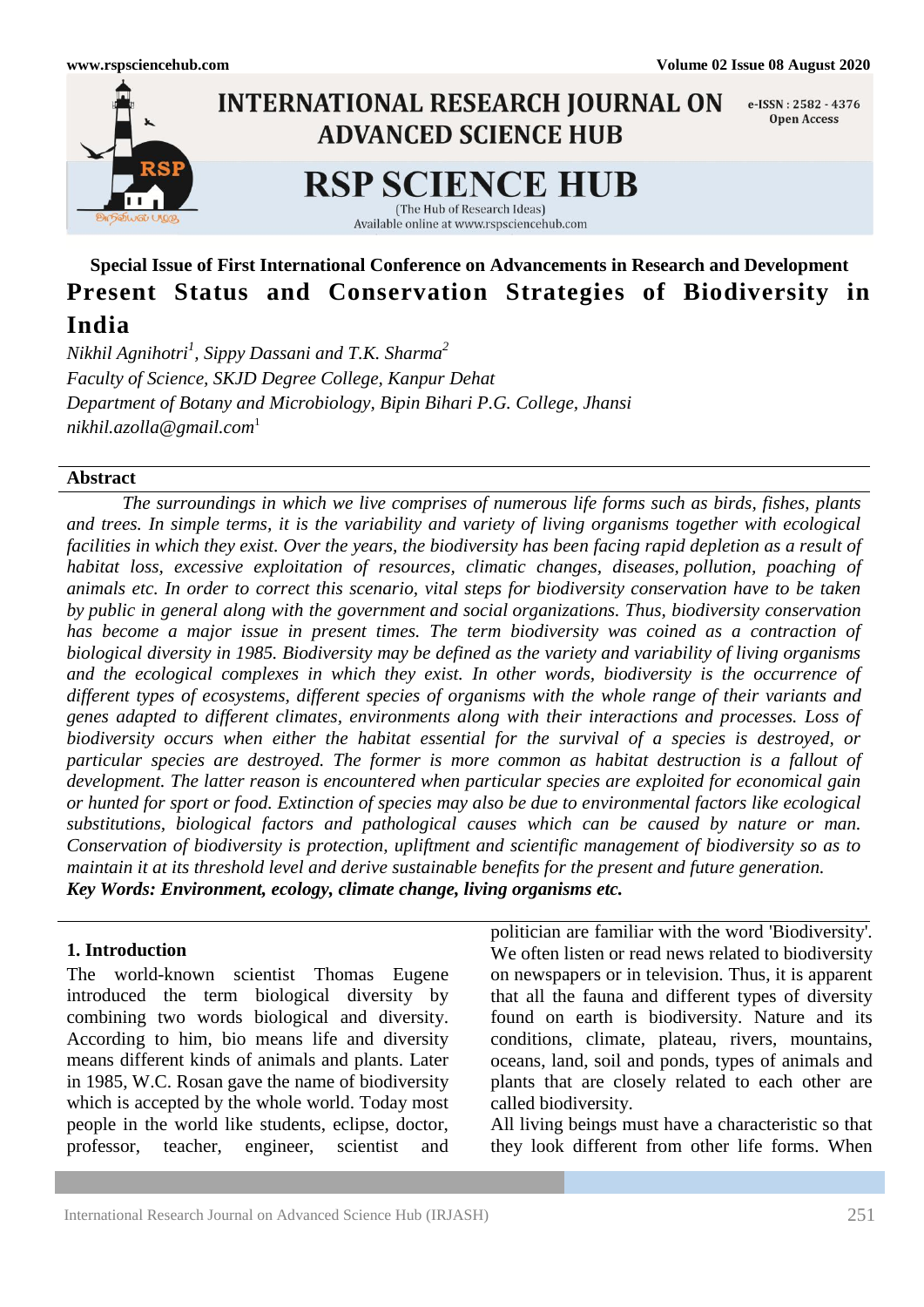this variation is seen, it is either due to the colour, form or any other specific trait; whether from Antarctica to the depths of the ocean or the desert Himalayas, many forms of animals or the plant are found with different characteristics. It can be said that every animal and plant is a unique gift of the nature.

Every animal or plant has the natural right to grow freely in nature, but due to human activities, many species have come under threat for survival. In the year 1992, Biodiversity was defined in the Earth Conference held in Rio De Janeiro, according to which biodiversity is different organisms found in water sources and ecosystems on the surface of the earth, the ocean, mountains and other habitat. To conserve biodiversity, the balance of biodiversity in the environment is very important for human life.

### **2. Vegetative Diversity and India**

There are 17 large nations in the world like Australia, Brazil, Congo, Colombia, China, Mexico, South Africa, Indonesia, Venezuela, Peru, Philippines, Malaysia, India and United States of America that have large biodiversity. India comprise only 2.4% of the total land area worldwide but having more than 5% of the total known animals and species of the world. India is ranked 10th in the world based on its botanical diversity, 11th based on limited regional variations and 6th based on crop production. India is a home to about 18,660 flower plants (angiosperm), 82 gymnosperm, 7411 algae, 15396 fungus, 1302 pteridophytes and 1223 viruses. Till now, one third of all known angiosperms are only found in India. The plant genetic diversity of India is also unique. About 50000 varieties of rice, 2200 varieties of mango, 500 varieties of oats and pepper each are found in India, in which 167 species of crops were first grown in India. Among them are rice, cane, banana, lime mustard, ginger, cardamom, turmeric, black pepper, etc.

In India, if we talk about crops varieties, 51 different varieties of grain coarse cereals, 104 species of fruits, 55 species of vegetable and beans, 24 species of fibres containing cereals and of 24 species of oilseed grow in India. One hundred nine varieties of spices are used in the world; out of 75 species grow from India. Out of them, 27 species are widely cultivated in large scale. India is also a leading producer of turmeric,

pepper and cardamom.

Biodiversity of India is very sensitive as world's 34 leading biodiversity sites are in India. It is believed that not only regional species are found there, but highly sensitive biodiversity areas of the world are also found in various regions of India such as the Himalayas, the Sundarbans the Western Ghats etc. World's most ancient native flowering plants are found in the north eastern region of India.

### **3. Animal Diversity in India**

India is also the world's leading country in terms of diversity of fauna. So far, about 89317 types of animals are identified in India. They comprise of 390 types of mammals, 1225 types of birds, 456 types of snakes, 2546 fish, include 470 types of moulds, 2577 types of protozoa, 68389 types of insects and Arthropodes, and 8329 species of other animals. 2/3 of the world tigers, 60% of wild buffalos and one-horned rhinoceros are found in India only. Gir sanctuary in Gujarat is the only residential place of Asiatic lion. Thus, many species of birds are also found only in India.

# **4. India's Forests**

About 40% of Indian land was covered by forest till 20th century. However, only about 22% of India's area is covered by forests today. India is geographically divided into 10 bio-geographical regions and 26 biological territories and based on botanical diversity, there are 16 types of major forest and 226 types of regional forests in India. Among them, 37% are tropical deciduous and 3.9% are grasslands. About 30% forests include desert, evergreen forests, mountain forests, etc. The most human forms in the world are found in India.

# **5. The Utility of Biological Diversity**

Vegetation has been the basic source of food since the beginning of life on earth. Since the beginning of the existence of human life; various uses of biodiversity have been made, either directly or indirectly. Vegetation has been used in Puja, recitation and religious rituals etc. Thus, use of 2,000 kinds of grains in the Yajurveda is known. There is a description of the medicinal utility of about 500 plants in the Vedas. According to the Botanical Survey of India, more than 10,000 species of plants are used in India in various forms. Food supplements are obtained from 4000 types of plants, medicines are obtained from 8000 kinds of plants and fibers are also extracted from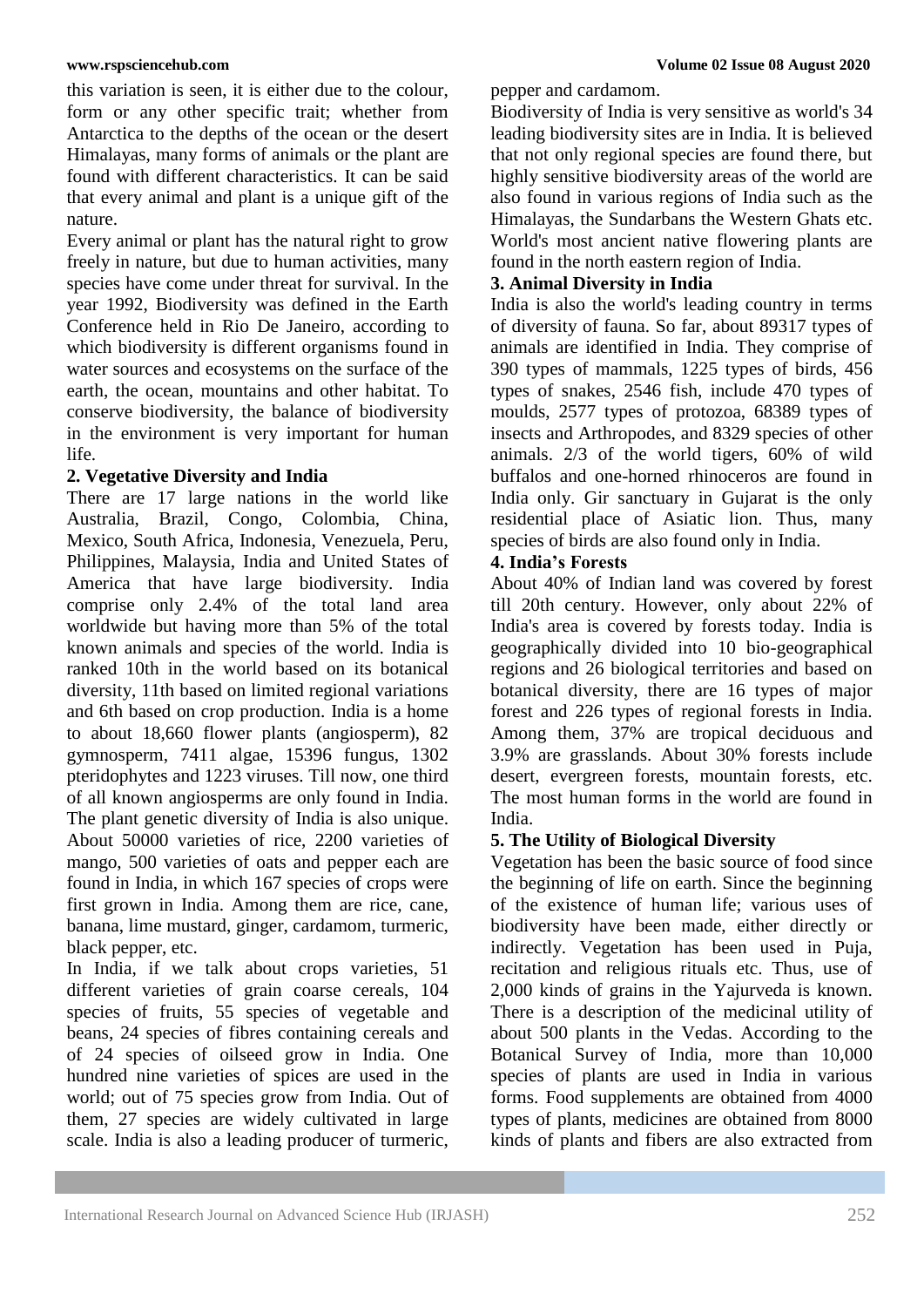6000 kinds of plants. Animal feed is obtained from 5000 types of plants; 325 species of plants are used for fishing, 100 plants are utilized for fragrance purpose, 75 plants are used as spices and about 750 plants are also utilized for various purposes.

Presently, about 150 modern medicines have been obtained from trees and plants. 30 of these medicines have been discovered in India. Similarly, more than 70 medicinal trials have been made possible by traditional medicinal knowledge used by tribes of India. Recently collaboration with various government research organizations like National Botanical Research Institute, Central Medicinal and Aromatic Plant Institute an important and effective medicine for curing diabetes, rheumatism and skin diseases have been launched in the Indian market.

# **6. Biodiversity and Environmental Balance**

Biodiversity has special importance in the Earth's environmental balance. Indirectly, biodiversity is essential in maintaining the balance of the environment. Biodiversity is an important contributor to control any area-specific pollution and to keep the reactions stable. Plants release oxygen through photosynthesis and animals take care of water. Hence it comes to the earth that there is a balance between oxygen and carbon dioxide and other gases. Seaweeds play a vital role in this task. Trees contribute 70% to the total oxygen released which further has a special contribution in controlling global warming by reducing the green house effect.

# **7. Animal Biodiversity and Environmental Balance**

Not only plants, but animals also should live freely on the earth for contribution in the balance of the environment. That's why the ancient Indian mystics had linked the conservation of forest flora, nature, forest animals, and religion. The Mahabharata states that we cannot live without dams. Similarly in Manusmriti, it is said that unless the forests of the earth can be protected and the forest is endowed with wildlife, the earth will not be liveable for mankind. Garbage is a major contributor to loss of biodiversity. As a result of the various human activities, huge loss is caused for the environment. The disposal and disintegration of garbage, domestic and industrial waste, animal excreta and plant residues and other wastes is very important today to keep a balance in the environment and for production of natural fertilizers. Apart from increasing fertility, it also protects against spreading disease by the decomposition of harmful substances. If this is not done, agricultural production in the entire world is assumed to fall by about 25%.

Every organism has a role in nature, different types of organisms provide resources for not only a sustainable development along with keeping the earth balanced and for fulfilling the basic needs of our life, but also for the conservation of nature and biodiversity.

Almost 99% of the people of the country are not aware of the importance of the said animals. For example, owl bats of China have their own ecological and environmental importance. Nearly 99% of India's vultures have become extinct. End of these birds has affected the scattering and pollination of the seeds in large extent. Due to the absence of vultures, stray dogs, animals like rats have started devouring nectar animals. Due to this, their number is also increasing and other problems are also arising. Similarly, many insects found in nature promote organic pollination in bats, flowers, which promotes flowering and fruit production. Though bats are considered useless but a scientific research has revealed that bats devour the larvae of mosquitoes as well as night pollinating animals. The main food of frog is insects and moths and this way the frogs protect the crops from damage by eating harmful pests. Similarly, the main food of snakes found in the fields is the rat. Hence snakes help the farmers by eating mice. The earthworms found on the field continuously feed on the soil, which acts as fertilizer for the crop, as well as making a continuous tunnel in the earthworm bloody, which makes the area's clay soil soft and is vital for the good growth of plant roots.

Due to uncontrolled use of chemical fertilizers and pesticides, while the frog disappeared from the fields and frogs from the ponds, the use of methyl iso-cyanide has also threatened the existence of vultures. Due to the conversion of caves by the Chhattisgarh government into a tourist place, the habitat of bats is in danger. Owls are also in crisis, bees that contribute significantly to pollination are also falling prey to global warming. Many species of Tilly are also suffering from crisis and are moving towards extinction. Birds like Parrots,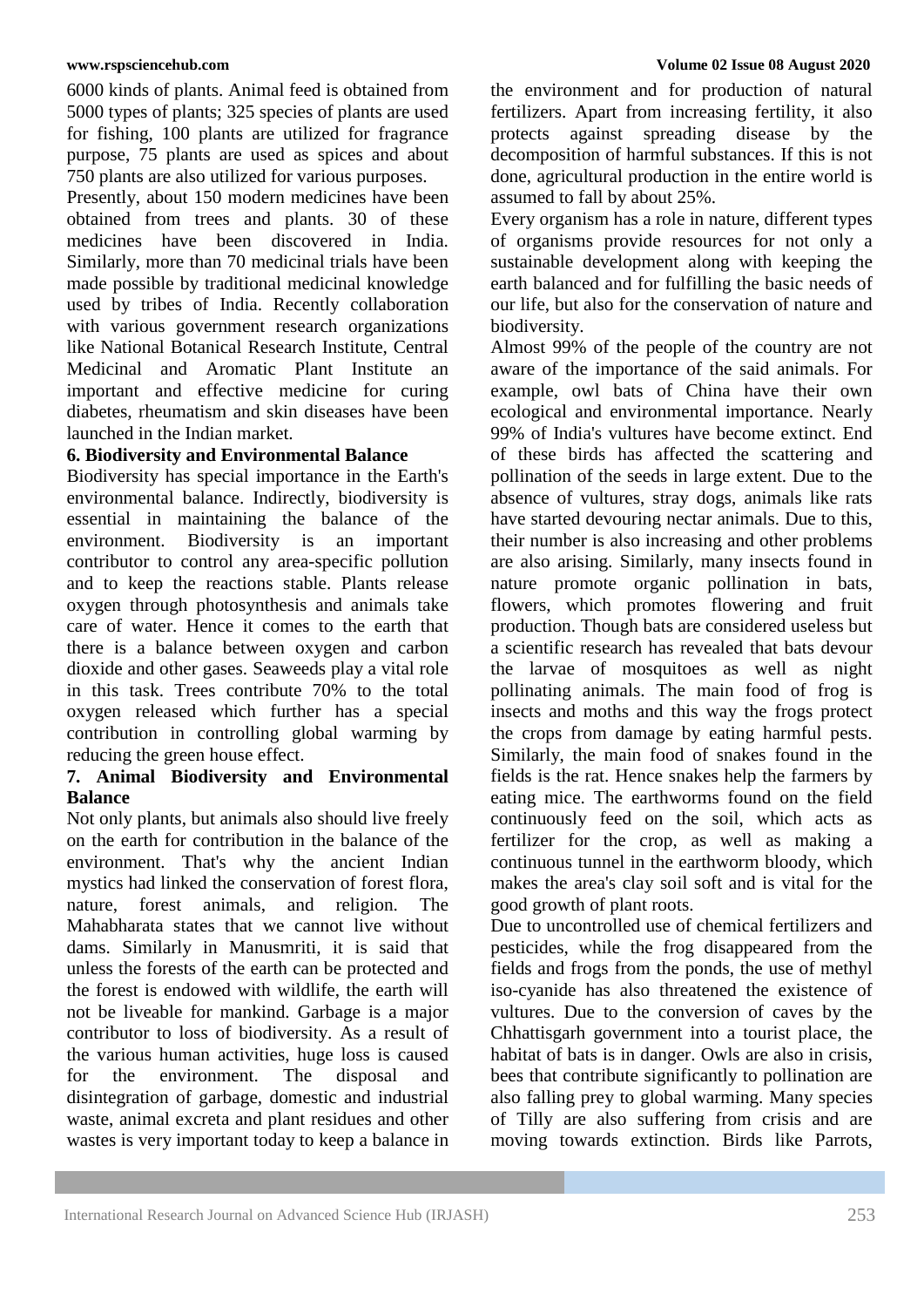crows, sparrows etc. play an important role in the type and propagation of plants like Peepal, Banyan etc., thus each organism contributes in the conservation of diversity.

#### **8. The Current Crisis in Front of Biodiversity**

Currently, due to urbanization, industrialization and increasing number of vehicles, the air, water and environmental pollution are constantly increasing. The amount of carbon dioxide on the earth is increasing continuously which has lead to the increase of earth's temperature and glaciers' melting rate. Ever since humans started exploiting the earth and natural resources in the name of development, it has caused many problems for biodiversity. In India, 71% of the people believe that human is responsible for global warming and distribution.

Many medicinal plants are not grown but are collected from the forests. Due to the uprooting of these plants from their native region, they have also been threatened with their termination. Similarly, excavating activities in mineral resources regions, excessive mining work and construction of railroads as well as uncontrolled grazing of livestock in particular region have created a biodiversity crisis in many places. Besides this, making it more commercially profitable and giving priority to growing species has also adversely affected the growth of vegetation.

The presence of exotic weeds like garlic, lemongrass, hyacinth, solitary acacia, eucalyptus, etc. has become a major threat to biodiversity in many places today. Foreign weeds grow from multi-third, causing many local plants to face an existential crisis. In the name of tree plantations, trees like luxuriant Acacia UK were promoted for about the last 4 decades, leading to ecological imbalance. Exotic weeds grow very fast, causing an existential crisis to many local plants. Some plants naturally have such low fertility and disease resistance that they are soon destroyed due to disease, either they do not manufacture properly or they are not scattered properly.

Presently, biodiversity is getting badly affected due to population growth all over the world. India, China, Indonesia, Pakistan, Bangladesh etc. have continuously increasing population which leads to threat of mass extinction of thousands of trees and plant species. Urbanization and industrialization

also leads to depletion of water resources either drying up or plagued by pollution. The main reason for this is believed to be the destruction of the natural sites found in their flora. For example, the pteridophytes, which can grow at a height of 2200 feet in India, are now found at an altitude of 2900, while the species of lichens which were once found at a height of 2900 feet, are now found at a height of 3500 feet.

It is well known fact that 2/3 tigers of the world are found in India and it is believed that a tiger requires 20 square kilometres of forest area for smooth distribution and livelihood. But at present, even 5 square kilometre forest area is not available for the tigers. As a result, the incidents of conflicts between tigers and human are constantly increasing. The cases of entry of elephants, bisons and leopard into urban and populated areas are also increasing. Due to the human activities, most leopards, tigers and one-horned rhinoceros are being killed in India. Similarly, smuggling of many species of snake-like beetles, turtles, pangolin etc. is also continuously increasing, due to which they are continuously decreasing in number.

Countries like Brazil, Colombia, Venezuela, Bolivia are considered as safe countries biodiversity in terms of area and population, as compared to India and Indonesia, but the fire in the Amazon forests in 2019 burned this recognition of Amazon which are known as the lungs of the earth. Millions of hectares of forests including Brazil and Bolivia were burned and destroyed due to fire in Amazon forests spread over 11 countries. As a result, due to the whirlwind, a large area of the sky remained dark in the sky. Similarly, heavy damage has been caused in the forests of America, Russia, Australia, Spain and India.

# **9. Importance and Need of Biodiversity Conservation**

In present times, the exploitation of nature and biodiversity is being carried out across the whole world in the name of development. In India and all over the world, concrete buildings, highway bridges and cutting trees are considered as symbols of development. In 2019, due to the crisis of water in Chennai, the hotels refused to give rooms to customers, while Dhabas and eateries preferred customers who wanted to get the food packed and carry instead of having lunch or dinner at the